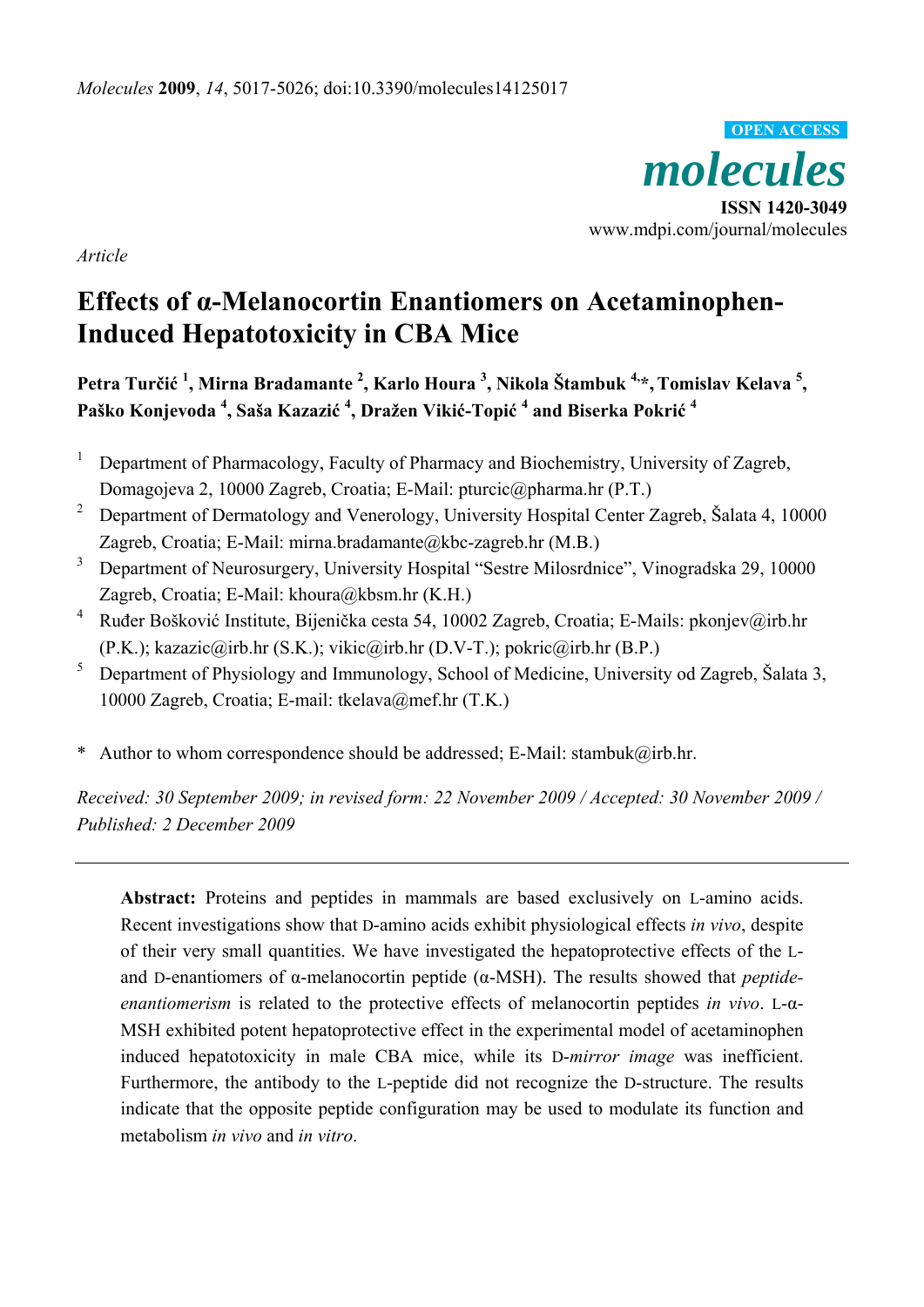**Keywords:** enantiomer; α-MSH; hepatoprotection; hepatotoxicity; antibody; CD spectroscopy

# **1. Introduction**

It has been long believed that only the L-enantiomers of amino acids are present in higher animals [1–5]. Recent advances in analytical chemistry and progress in peptide synthesis have however enabled the investigation of amino acid and peptide D-enantiomers (Figure 1), both from the biochemical and physiological standpoint [1,3]. Intermolecular interactions of polypeptides or antibodies to their receptors are known to be sterically constrained [6–9]. However, little is known on "how the influence of inversion of configuration of all stereogenic centers in a protein influences on its function?" [2]. Consequently, we performed a comparative investigation of α-melanocortin (α-MSH) L- and D-enantiomers with respect to their structure, *in vitro* binding, and *in vivo* protective effects. We have investigated α-MSH peptide because its L-enantiomer is an ancient and evolutionary conserved tridecapeptide hormone that exhibits well defined protective and antiinflammatory effects on different tissues and organs, including liver [10-12]. α-MSH derives from post-translational processing of the pro-opiomelanocortin (POMC) propeptide [10-12].

### **Figure 1.** Representation of L- and D-amino acid structure.



#### **2. Results and Discussion**

#### *2.1. Circular Dichroism Spectroscopy of* α*-MSH Enantiomers*

The circular dichroism (CD) spectra of L- $\alpha$ -MSH and D- $\alpha$ -MSH enantiomers in Figure 2 show an opposite sign of ellipticity degree caused by differential absorption of circular polarized light components proving their opposite chiral activity [13]. According to the spectral profile both peptide isomers in aqueous solution of sodium phosphate buffer (10 mM, pH 7.4) exhibit predominantly random coil structure form [14,15], having maximum ellipticity around 200 nm arising out of the π- $\pi$  transition of the peptide amide bond (Figure 2).

## *2.2. Competitive Enzymatic Immunoassay (EIA) of* α*-MSH Enantiomers*

L-α-MSH and D-α-MSH enantiomers were quantified by means of the competitive enzymatic immunoassay kit (Phoenix Pharmaceuticals Inc., USA) [16,17]. Results presented in Figure 3 show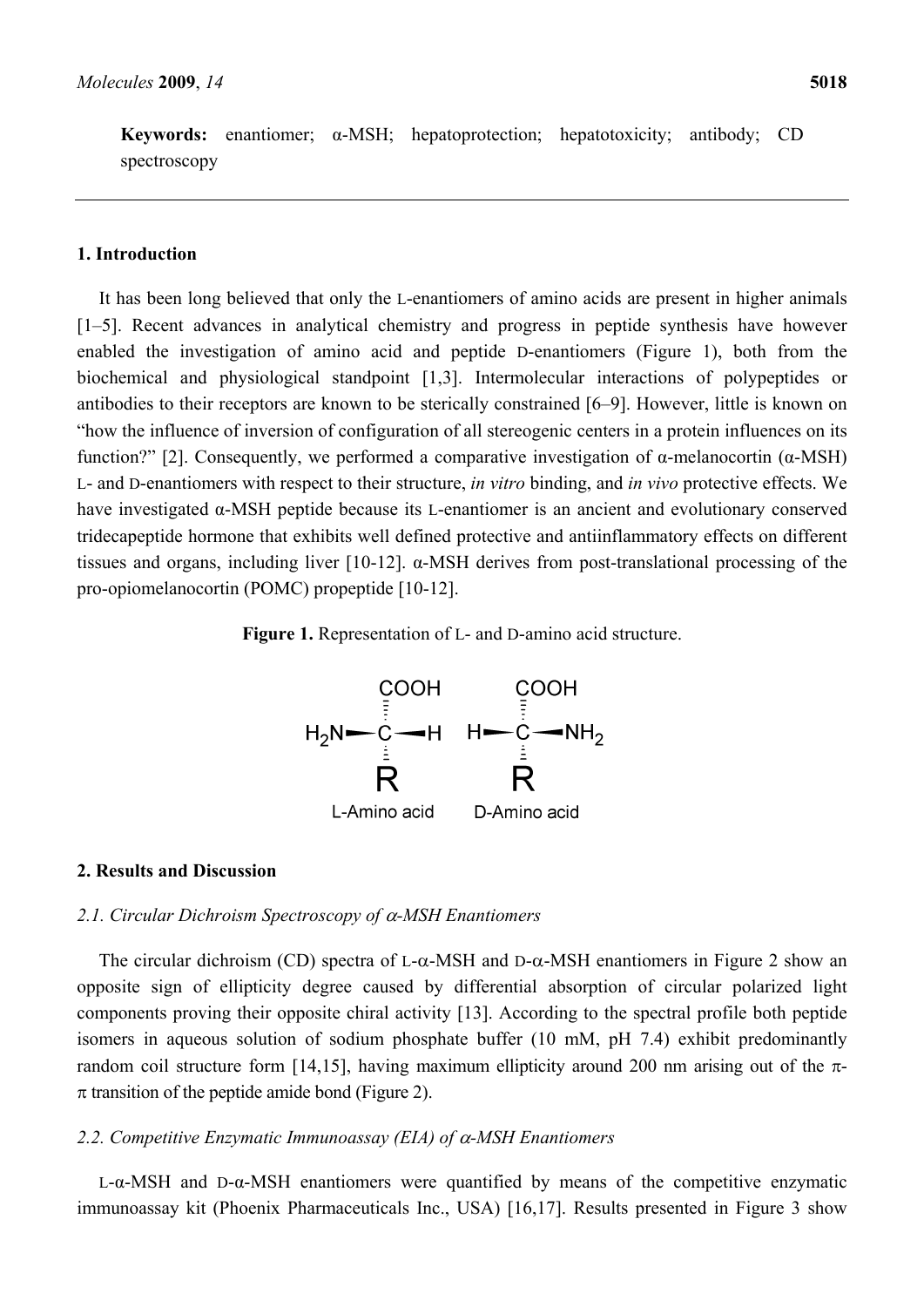matching curve paterns of L-α-MSH EIA standard and tested L-α-MSH enantiomer. D-α-MSH enantiomer was not recognized by the competitive EIA procedure, *i.e.*, by the primary antibody to L-α-MSH peptide (Figure 3).

**Figure 2.** CD spectra of L- $\alpha$ -MSH and D- $\alpha$ -MSH enantiomers (10 mM, pH 7.4, sodium phosphate buffer at peptide concentration of 0.1 mM).



Wavelength (nm)



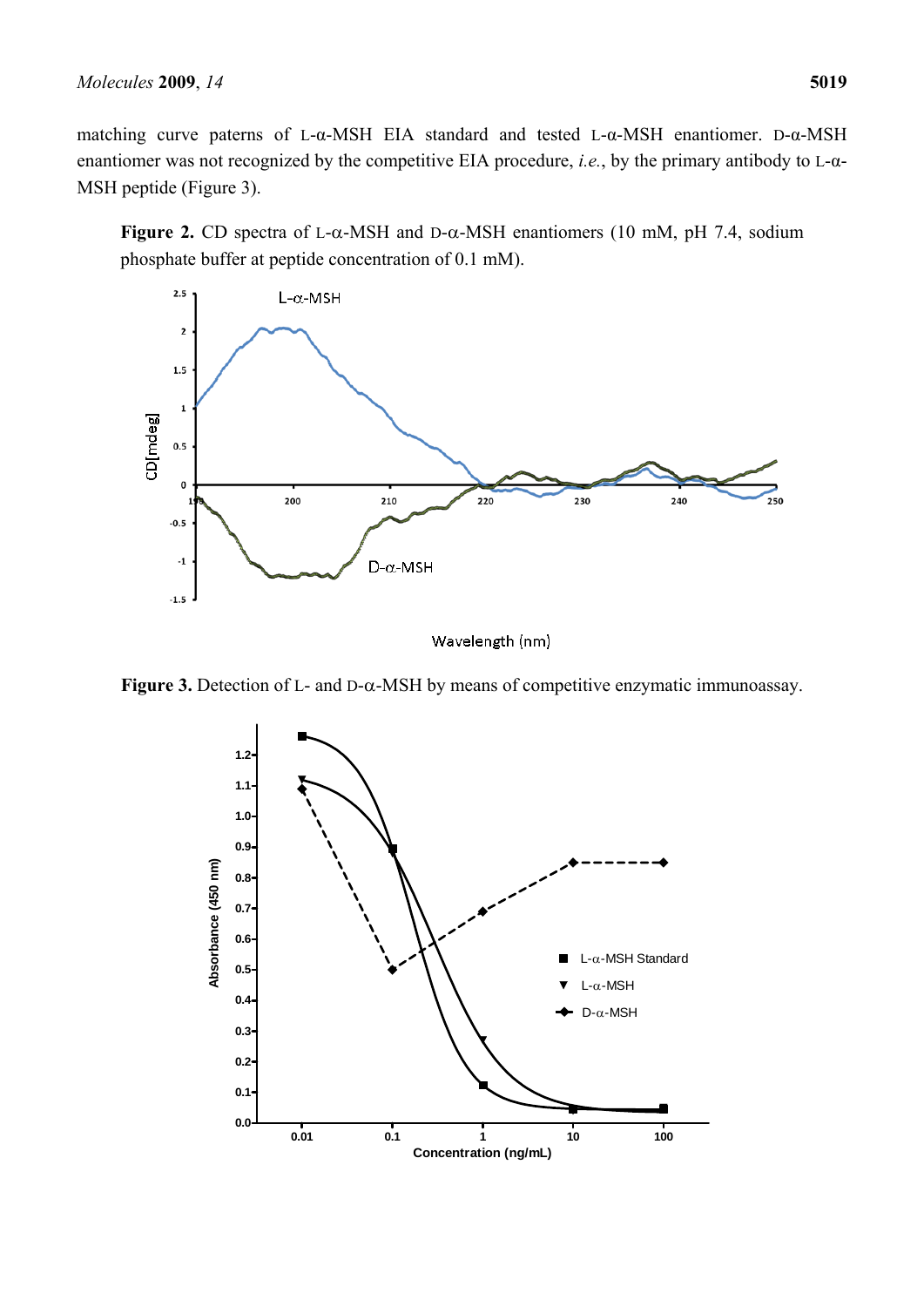Our results are in line with several other reports indicating that opposite peptide configurations of enantiomers may be used to modulate their function, metabolism and antibody binding *in vitro* [6–9]. They support the findings of Sela and Zisman [18] that peptides consisting of D-amino acids exhibit stereospecific antibody responses. Benkirane *et al*. [8] and Guichard *et al*. [9] also described that antibody response in mice is stereospecific and subclass dependant.

It is currently unknown if D-α-MSH enantiomer or its small fragments bind to melanocortin receptors. In mammalian tissues D-amino acids are first converted into the corresponding α-keto acids by D-amino-acid oxidase (DAO) [3,19]. During this process potentially toxic ammonia (NH3) and hydrogen peroxide  $(H_2O_2)$  are produced [3]. In the second step  $\alpha$ -keto acids are stereospecifically converted to their corresponding L-amino acids by transaminases [19]. Consequently, the process of D→L amino acid conversion may influence hepatocyte metabolism and function.

#### *2.3. Treatment of Hepatotoxicity with* α*-MSH Enantiomers*

Acetaminophen (APAP) produces liver lesions in two phases - *intrinsic* and *extrinsic*. In the *intrinsic* phase the reactive metabolite *N*-acetyl-*p*-benzoquinone imine (NAPQI) covalently binds to important intracellular proteins which leads to damage of centrilobular regions of liver [20,21]. In the *extrinsic* phase the release of intracellular content is accompained with liberation of numerous cytokine and chemokine mediators from nonparenchymal and nonhepatic cell types [20]. The final result is the strong inflammatory response of the liver, and the model is a well known screening model for hepatoprotective drugs [20,21]. The effect of tested substances is estimated by plasma alanine aminotransferase (ALT) and aspartate aminotransferase (AST) activity measurement and histopathological grading of liver lesions [20,21].

L-α-MSH enantiomer exhibited hepatoprotective dose dependent effects (Tables 1-3). ALT and AST were significantly lower in the group trested with 2.5 mg/kg of L-α-MSH with respect to the control group treated with  $0.9\%$  NaCl (Tables 1-2). D- $\alpha$ -MSH enantiomer did not show any protective effects. Biochemical findings of L- $\alpha$ -MSH hepatoprotection and D- $\alpha$ -MSH inefficiency were confirmed by the histopatological grading of the lesions (Table 3). The results show that only naturally occurring L-α-MSH peptide has protective effects on liver damage. This is in line with the protective effects of L-α-MSH reported for thioacetamide-, carbon tetrachloride- and endotoxin-induced liver lesions [22-24].

The histological changes seen in acetaminophen poisoning are centrilobular hepatic necrosis and sinusoidal congestion. In severe cases with scores 3-5 (Figure 4, Table 3) submassive (bridging) or panacinar (massive) necrosis is seen [25,26]. This pattern of necrosis reflects the role of P450 isozyme for bioactivation (CYP2E1), which is concentrated in this part of the hepatic acinus, as well as the fact that glutathione levels are lower in centrilobular zone [25–26]. Inflammation is not a significant feature of severe lesions because the necrosis unables quantification of the infiltrate [26]. Inflammatory infiltrate is seen in the groups with mild lesions and lack of necrosis, *i.e.*, in groups with scores 1-2 (Figure 4, Table 3). L-α-MSH exerts its antiinflammatory effects by activating melanocortin receptors, leading to adenyl cyclase activation and subsequent increase of intracellular cAMP concentration [11,12]. This prevents activation of nuclear factor κB, and subsequently leads to reduction of pro-inflammatory mediators synthesis and adhesion molecules expression [11,12].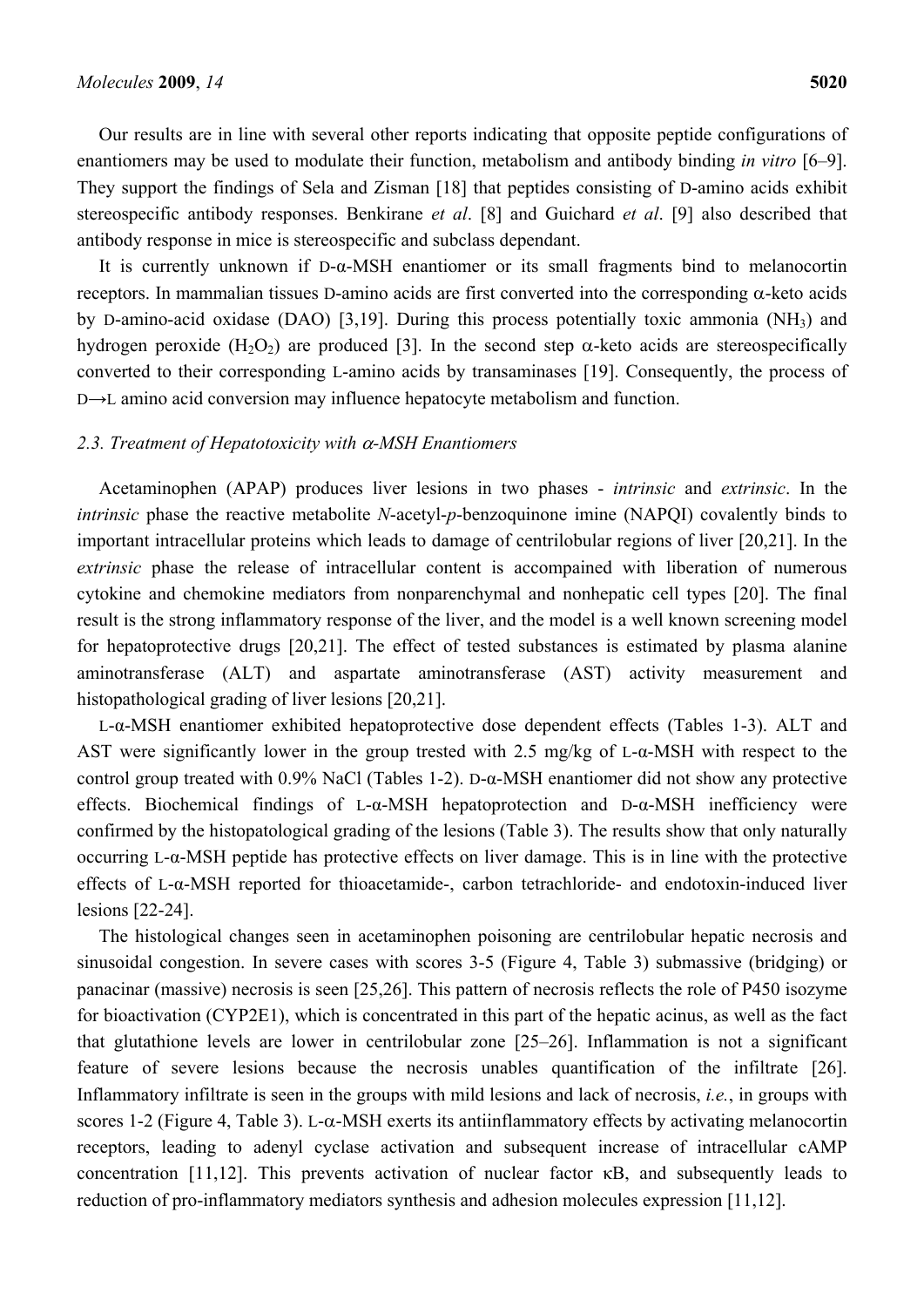| <b>Substance</b> | i.p. dose    | Mean    | <b>SD</b> | <b>Median</b> | P value |
|------------------|--------------|---------|-----------|---------------|---------|
| Control          | $0.9\%$ NaCl | 6767.25 | 6468.60   | 5434.0        |         |
| $L-\alpha$ -MSH  | $0.10$ mg/kg | 4880.43 | 3891.38   | 3691.0        | >0.999  |
| $L-\alpha$ -MSH  | $0.50$ mg/kg | 2613.88 | 1114.85   | 2368.5        | >0.999  |
| $L-\alpha$ -MSH  | $1.00$ mg/kg | 1418.50 | 1228.44   | 905.5         | 0.587   |
| $L-\alpha$ -MSH  | $2.50$ mg/kg | 539.50  | 459.62    | 414.0         | 0.031   |
| $D-\alpha$ -MSH  | $0.10$ mg/kg | 1756.21 | 1031.83   | 1940.0        | 0.996   |
| $D-\alpha$ -MSH  | $0.50$ mg/kg | 3774.53 | 2082.77   | 3460.0        | >0.999  |
| $D-\alpha$ -MSH  | $1.00$ mg/kg | 3082.32 | 2810.30   | 3730.0        | 0.806   |
| $D-\alpha$ -MSH  | $2.50$ mg/kg | 2754.30 | 1388.61   | 3400.0        | 0.999   |

**Table 1.** Aspartate aminotransferase activity (U/L) in plasma of the control and α-MSH treated animals 24 h after acetaminophen administration.

**Table 2.** Alanine aminotransferase activity (U/L) in plasma of the control and α-MSH treated animals 24 h after acetaminophen administration.

| <b>Substance</b> | i.p. dose    | Mean    | <b>SD</b> | <b>Median</b> | P value |
|------------------|--------------|---------|-----------|---------------|---------|
| Control          | 0.9% NaCl    | 9550.00 | 9213.15   | 7321.5        |         |
| $L-\alpha$ -MSH  | $0.10$ mg/kg | 8983.67 | 4654.38   | 7901.0        | 0.998   |
| $L-\alpha$ -MSH  | $0.50$ mg/kg | 4292.00 | 1422.14   | 3945.0        | >0.999  |
| $L-\alpha$ -MSH  | $1.00$ mg/kg | 2671.25 | 2235.06   | 2167.5        | 0.589   |
| $L-\alpha-MSH$   | $2.50$ mg/kg | 585.75  | 1424.17   | 89.0          | 0.023   |
| $D-\alpha$ -MSH  | $0.10$ mg/kg | 3602.50 | 2068.51   | 3820.0        | 0.996   |
| $D-\alpha$ -MSH  | $0.50$ mg/kg | 5752.22 | 1847.53   | 5630.0        | >0.999  |
| $D-\alpha$ -MSH  | $1.00$ mg/kg | 5162.47 | 4226.78   | 6480.0        | 0.808   |
| $D-\alpha$ -MSH  | $2.50$ mg/kg | 4932.86 | 2238.02   | 5580.0        | >0.999  |

**Table 3.** Intensity of liver lesions 24 h after acetaminophen administration in controls and α-MSH treated animals.

| <b>Substance</b> | i.p. dose    | Mean | <b>SD</b> | <b>Median</b> | P value |
|------------------|--------------|------|-----------|---------------|---------|
| Control          | $0.9\%$ NaCl | 4.00 | 1.20      | 4.5           |         |
| $L-\alpha$ -MSH  | $0.10$ mg/kg | 4.17 | 0.98      | 4.5           | 0.999   |
| $L-\alpha-MSH$   | $0.50$ mg/kg | 3.33 | 0.52      | 3.0           | 0.560   |
| $L-\alpha-MSH$   | $1.00$ mg/kg | 2.29 | 0.49      | 2.0           | 0.032   |
| $L-\alpha$ -MSH  | $2.50$ mg/kg | 2.00 | 0.76      | 2.0           | 0.018   |
| $D-\alpha$ -MSH  | $0.10$ mg/kg | 4.40 | 0.89      | 5.0           | 0.997   |
| $D-\alpha$ -MSH  | $0.50$ mg/kg | 4.60 | 0.55      | 5.0           | 0.971   |
| $D-\alpha$ -MSH  | $1.00$ mg/kg | 4.20 | 1.10      | 5.0           | >0.999  |
| $D-\alpha$ -MSH  | $2.50$ mg/kg | 4.89 | 0.38      | 5.0           | 0.506   |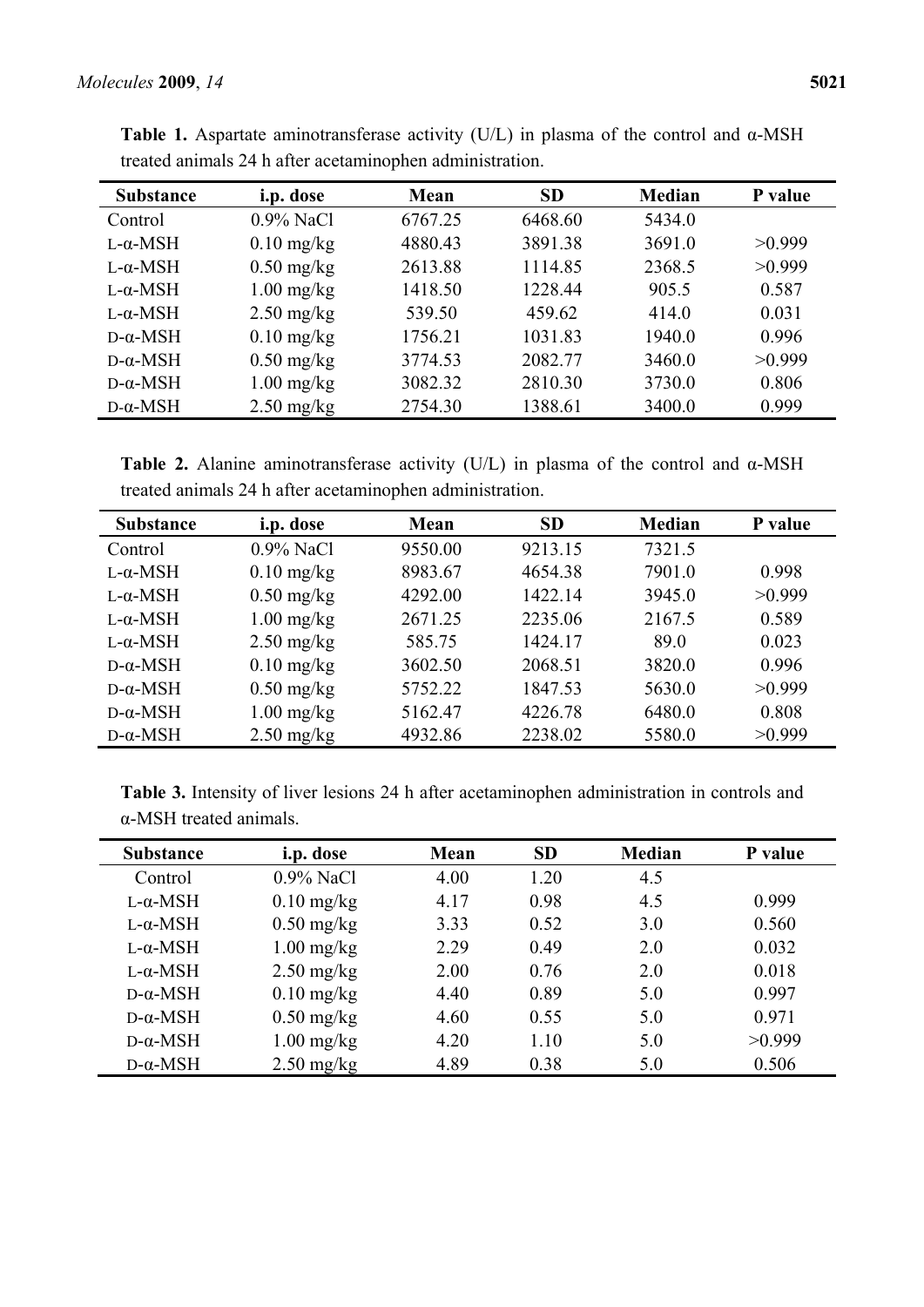**Figure 4.** Histopathological analysis of liver sections using a light microscopy (hematoxilin and eosin staining, magnification  $\times$ 200). Presence and intensity of lesions was graded on a scale from 0 to 5.  $0 =$  no lesions ; 1 = minimal lesions, isolated necrotic cells;  $2 =$  mild lesions, from 10% to 25% of necrotic cells or mild diffuse degenerative changes;  $3 =$  moderate lesions, from 25 to 40% of necrotic cells;  $4 =$  marked lesions, from 40 to 50% of necrotic cells; 5 = severe lesions, more than 50% of necrotic cells.



# **3. Experimental**

#### *3.1. Circular Dichroism Experiment*

The circular dichroism spectra were acquired at room temperature with a Jasco J-810 CD spectropolarimeter using quartz precision cells of 0.2 mm path length. The following scan parameters were used: high sensitivity (5 mdeg), 1-nm bandwidth, 1-s response time, 0.2-nm step resolution and 50 nm/min. scan speed. Spectrum was an average of five continuous scans, measured between 190 and 250 nm. L- $\alpha$ -MSH and D- $\alpha$ -MSH isomer samples (>95% purity; GenScript, USA) were prepared for the analysis by stock solution 1:50 dilution into sodium phosphate buffer (10 mM, pH 7.4), to give a final peptide concentration of 0.1 mM. The acquired spectra were corrected by subtracting blank runs on peptide-free sodium phosphate buffer using JASCO proprietary software Spectra Analysis version 1.53.04 and presented as the ellipticity in degrees without normalization.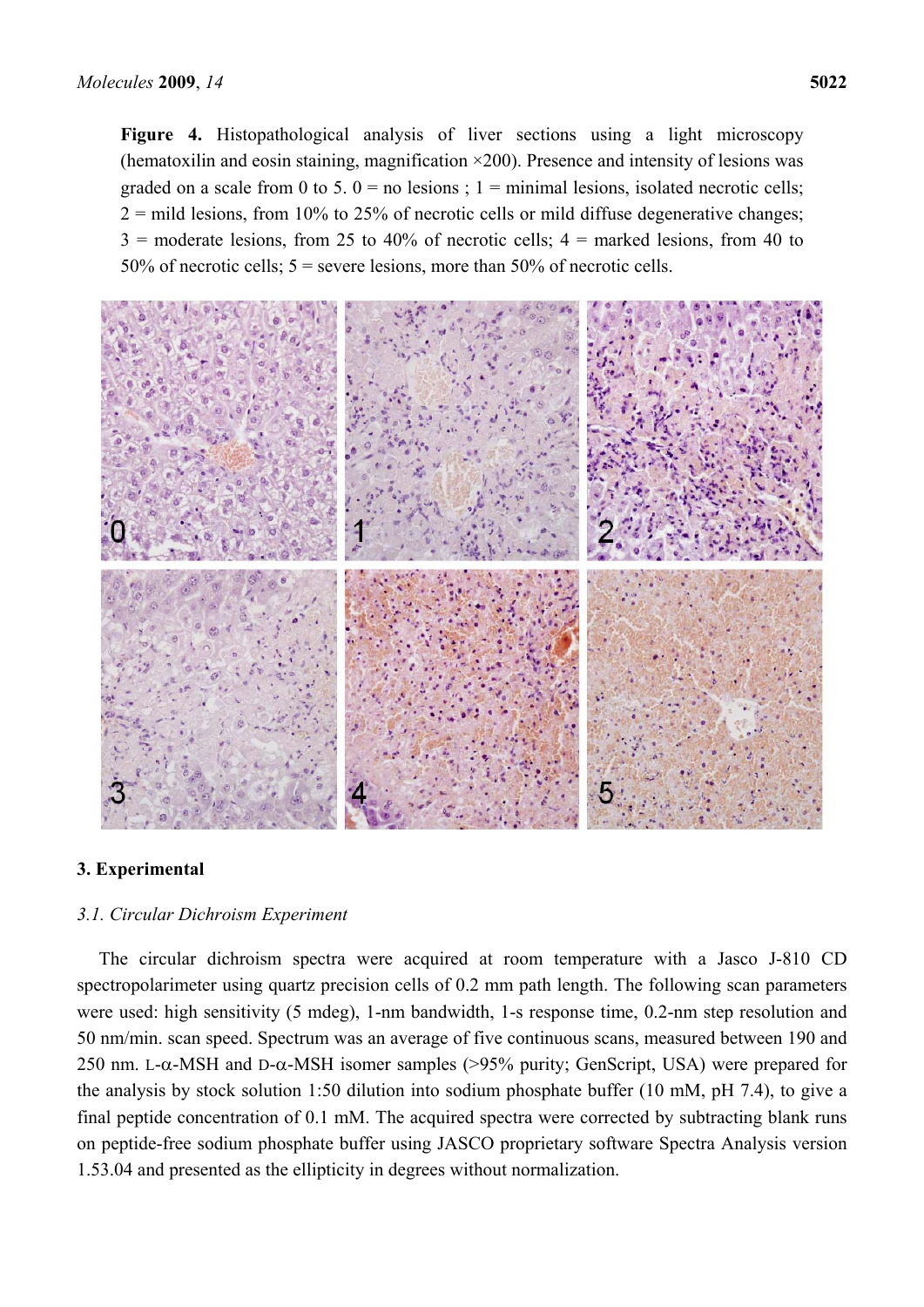## *3.2. Quantification of α-MSH Enantiomers by Means of Competitive EIA*

L-α-MSH and D-α-MSH enantiomers were quantified by means of a commercially available competitive enzymatic immunoassay kit (Phoenix Pharmaceuticals Inc., USA) [16,17]. First, L-α-MSH standard, L-α-MSH and D-α-MSH were added to microtiter plate wells pre-coated with secondary antibody. Primary antibody and then biotinylated L-α-MSH were added. After 2-hour incubation supernatants were discarded and wells were washed. Then, solution of horseradish peroxidase bound to streptavidin (SA-HRP) was added, system was incubated 1 hour and washed further. The 3,3',5,5'-tetramethylbenzidine (TMB) substrate solution was added in dray wells and incubated for 1 hour. By addition of 2 N HCl blue substrate colour was changed to yellow and the absorbance (optical density) was read at 450 nm. α-MSH concentrations were expressed as ng/mL (minimum detectable concentration =  $0.14$  ng/mL, as indicated by the manufacturer) [16].

## *3.3. Animals*

Experimental animals were male CBA mice, 12–16 weeks old, weighing 20–25 g and bred at the Ruđer Bošković Institute. The animals were kept in a room with constant temperature (22  $\pm$  1 °C) and dark-light cycle (12h/12h). Mice were food-fasted with free access to water 24 hours prior to inducing liver damage by acetaminophen. Four hours after the substance administration they were fed by standard laboratory food and given water *ad libitum*.

## *3.4. Treatment Regimen (Hepatotoxicity Model)*

Hepatotoxicity was induced following the procedure described by Guarner *et al*. [27], with slight modifications [28]. To induce hepatic drug-metabolizing enzymes mice were given phenobarbitonesodium (Kemika, Zagreb, Croatia) in their drinking water for 7 days in a dose of 0.3 g/L. Thereafter, mice were fasted overnight and acetaminophen (Krka, Novo Mesto, Slovenia) 150 mg/kg was given intragastrically (i.g.), via a gastric tube, in a volume of 0.5 mL. Mice were re-fed after 4 hours. All tested substances were given intraperitoneally (i.p.) 1 hour before acetaminophen administration, in a volume of 0.2 mL. Control animals were treated with saline (0.9% NaCl). The size of experimental groups was 6–8. Mice that spontaneously died were excluded from histopathological or biochemical analysis.

#### *3.5. Test Compounds*

L- and D-enantiomers of α-MSH (Ac-SYSMEHFRWGKPV-NH<sub>2</sub>, >95% purity; GenScript, USA), were administered intraperitonealy (i.p.) in four progressive doses (0.1 mg/kg, 0.5 mg/kg, 1.0 mg/kg and 2.5 mg/kg) dissolved in 0.9% NaCl 1 hour prior to the administration of APAP.

#### *3.6. Histopathological Estimation of Liver Damage*

Sections of the liver were fixed in 10% phosphate buffered formalin, embedded in paraffin, sectioned at 4  $\mu$ m, and stained with hematoxilin and eosin. Sections were examined by using light microscope at ×100 magnification. Grading of the liver lesions from 0-5, proposed by Silva *et al*. [29]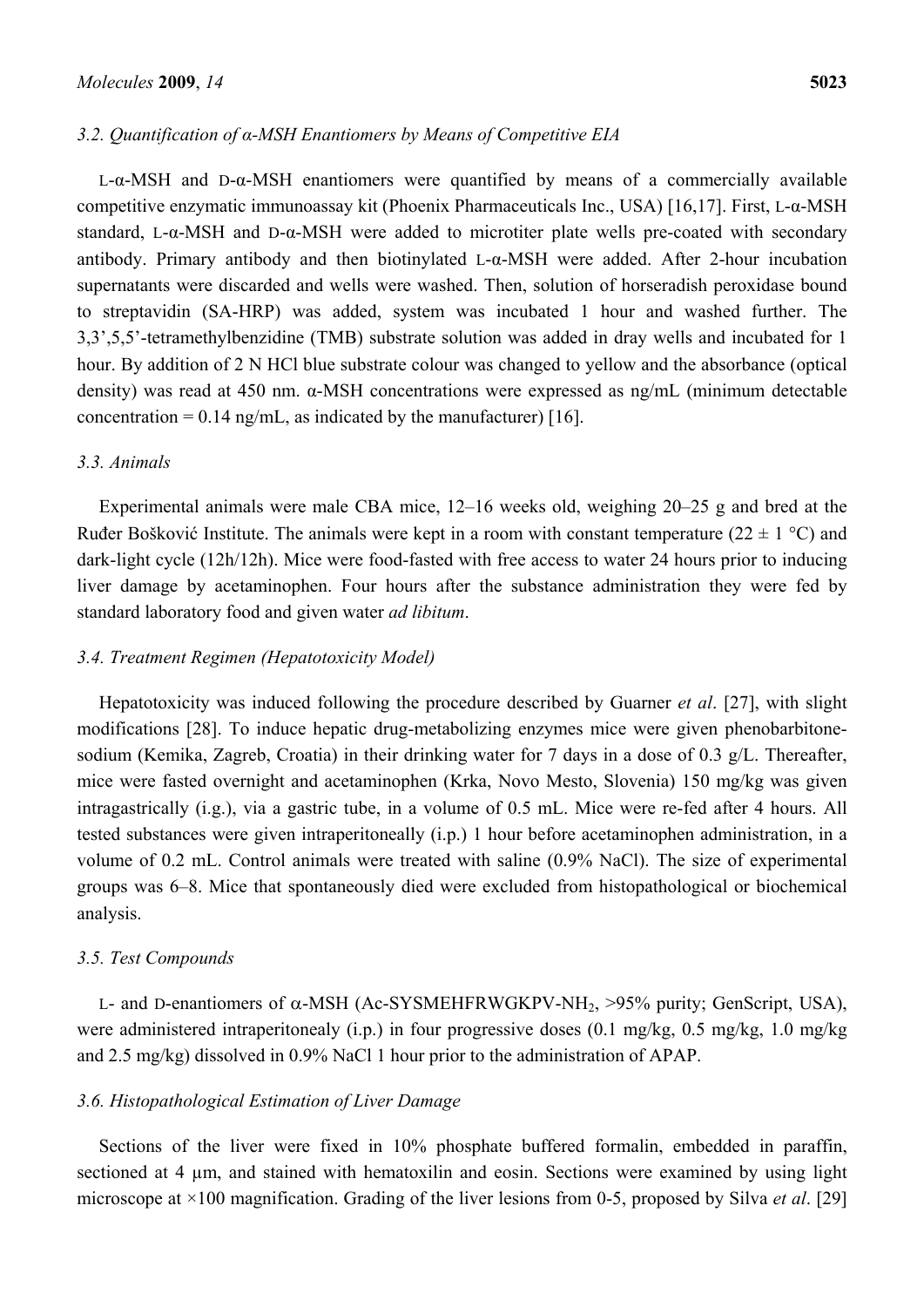was applied:  $0 =$  no lesions detected;  $1 =$  minimal lesions, isolated necrotic cells;  $2 =$  mild lesions, from 10% to 25% of necrotic cells or mild diffuse degenerative changes; 3 = moderate lesions, from 25 to 40% of necrotic cells;  $4 =$  marked lesions, from 40 to 50% of necrotic cells;  $5 =$  severe lesions, more than 50% of necrotic cells. Lesions of 3 and more points were considered to be a significant liver damage.

# *3.7. Plasma Transaminase Activity*

Mice were sacrificed 24 hours after acetaminophen application. Alanine aminotransferase (ALT) and aspartate aminotransferase (AST) activity was determined from plasma by standard laboratory techniques. Plasma was separated by centrifugation for 5 min at 8,000 g, and was stored at −20 °C for 24 h before transaminase activity determination.

# *3.8. Data Analysis*

Statistical analysis was performed with KyPlot Software (version 4.0). Kruskall-Wallis test and Steel's test (P, Tables 1-3) were used to test the differences between effects of applied neuropeptide doses and control group (0.9% NaCl). All applied tests were two-tailed. P  $\leq$  0.05 were considered as statistically significant.

# **4. Conclusions**

- (1). Both enantomers of  $\alpha$ -MSH peptide, when diluted 1:50 in sodium phosphate buffer (10 mM, pH 7.4), exhibit predominantly random coil structure.
- (2). Antibody to L-α-MSH did not recognize D-α-MSH enantiomer.
- (3). L-α-MSH enantiomer was hepatoprotective in the experimental model of acetaminophen induced hepatotoxicity in male CBA male mice, while D-α-MSH was inefficient.
- (4). Peptide-enantiomerism should be considered in the investigations of peptide bio- and immunoreactivity.

# **Acknowledgements**

This work was supported by the Ministry of Science, Education and Sports, Republic of Croatia (Grant No. 098-0982929-2524).

# **References**

- 1. Hamse, K.; Morikawa, A.; Etoh, S.; Tojo, Y.; Miyoshi, Y.; Zaitsu, K. Analysis of small amounts of D-amino acids and the study of their physiological functions in mammals. *Anal. Sci.* **2009**, *25*, 961–968.
- 2. Haack, T.; González, Ma.J.; Sánchez, Y.; Giralt, E. D-Amino acids in protein de novo design. II. Protein-diastereomerism versus protein-enantiomerism. *Lett. Pept. Sci.* **1997**, *4*, 377–386.
- 3. Fuchs, S.A.; Berger, R.; Klomp, L.W.J.; de Koning T.J. D-amino acids in the central nervous system in health and disease. *Mol. Genet. Metab.* **2005**, *85*, 168–180.
- 4. Kreil, G. D-amino acids in animal peptides. *Annu. Rev. Biochem.* **1997**, *66*, 337–345.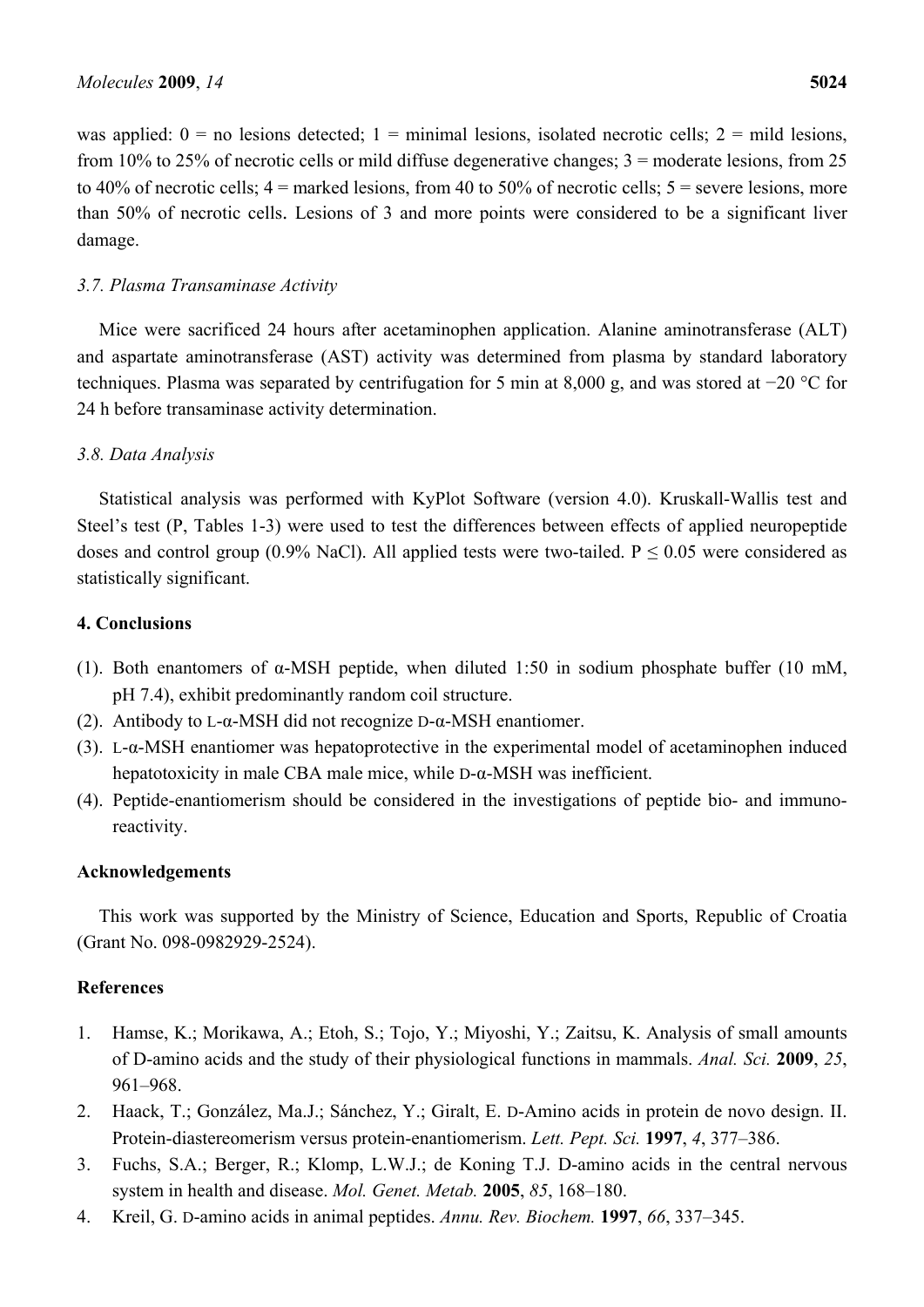- 5. Felbeck, H.; Wiley, S. Free D-amino acids in the tissues of marine bivales. *Biol. Bull.* **1986**, *173*, 252–259.
- 6. Gerber, D.; Quintana, F.J.; Bloch, I.; Cohen, I.R.; Shai, Y. D-enantiomer peptide of the TCRalpha transmembrane domain inhibits T-cell activation *in vitro* and *in vivo*. *FASEB J.* **2005**, *19*, 1190–1192.
- 7. Janeway, C.A., Jr.; Sela, M. Synthetic antigens composed exclusively of L- or D-amino acids. I. Effect of optical configuration on the immunogenicity of synthetic polypeptides in mice. *Immunology* **1967**, *13*, 29–38.
- 8. Benkirane, N.; Guichard, G.; van Regenmortel, M.H.; Briand, J.P.; Muller, S. Cross-reactivity of antibodies to retro-inverso peptidomimetics with the parent protein histone H3 and chromatin core particle. Specificity and kinetic rate-constant measurements. *J. Biol. Chem.* **1995**, *270*, 11921–11926.
- 9. Guichard, G.; Benkirane, N.; Zeder-Lutz, G.; van Regenmortel, M.H.; Briand, J.P.; Muller, S. Antigenic mimicry of natural L-peptides with retro-inverso-peptidomimetics. *Proc. Natl. Acad. Sci. USA* **1994**, *91*, 9765–9769.
- 10. Lipton, J.M.; Catania, A. Anti-inflammatory actions of the neuroimmunomodulator alpha-MSH. *Immunol. Today* **1997**, *18*, 140–145.
- 11. Brzoska, T.; Luger, T.A.; Maaser, C.; Abels, C.; Böhm, M. Alpha-melanocyte-stimulating hormone and related tripeptides: biochemistry, antiinflammatory and protective effects *in vitro* and *in vivo*, and future perspectives for the treatment of immune-mediated inflammatory diseases. *Endocr. Rev.* **2008**, *29*, 581–602.
- 12. Getting, S.J. Targeting melanocortin receptors as potential novel therapeutics. *Pharmacol. Ther*. **2006**, *111*, 1–15.
- 13. Johnson, W.C. Protein secondary structure and circular dichroism: A practical guide. *Proteins*  **1990**, *7*, 205–214.
- 14. Greenfield, N.J. Using circular dichroism spectra to estimate protein secondary structure. *Nat. Protoc.* **2006**, *1*, 2876–2890.
- 15. Mukhopadhyay, K.; Basak, S. Conformation induction in melanotropic peptides by trifluoroethanol: Fluorescence and circular dichroism study. *Biophys. Chem.* **1998**, *74*, 175–186.
- 16. Sinno, M.H.; Do Rego, J.C.; Coëffier, M.; Bole-Feysot, C.; Ducrotté, P.; Gilbert, D.; Tron, F.; Costentin, J.; Hökfelt, T.; Déchelotte, P.; Fetissov, S.O. Regulation of feeding and anxiety by α-MSH reactive autoantibodies. *Psychoneuroendocrinology* **2009**, *34*, 140–149.
- 17. Silveira, J.E.; Pereda, M.C.; Eberlin, S.; Dieamant, G.C.; Di Stasi, L.C. Effects of Coccoloba uvifera L. on UV-stimulated melanocytes. *Photodermatol. Photoimmunol. Photomed.* **2008**, *24*, 308–313.
- 18. Sela, M.; Zisman, E. Different roles of D-amino acids in immune phenomena. *FASEB J.* **1997**, *11*, 449–456.
- 19. Hasegawa, H.; Matsukawa, T.; Shinohara, Y.; Konno, R.; Hashimoto, T. Role of renal D-aminoacid oxidase in pharmacokinetics of D-leucine. *Am. J. Physiol. Endocrinol. Metab*. **2004**, *287*, E160–E165.